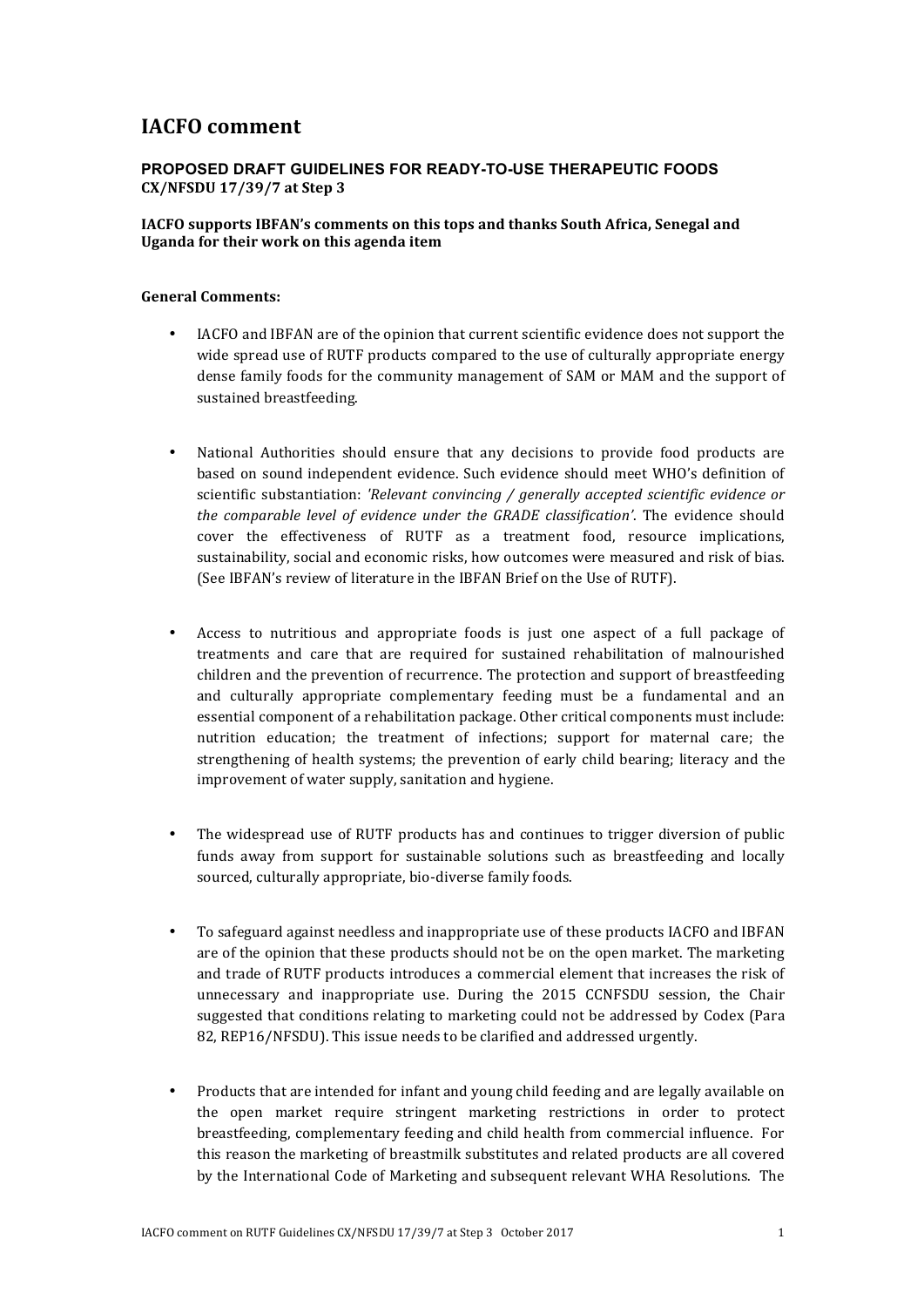Codex Standard covering Formulas for Special Medical Purposes (FSMP)(CODEX STAN 72 - 1981) is an inadequate safeguard for vulnerable children. Indeed the adoption of the Standard has led to increased promotion and, growth in the FSMP market, with subsequent inappropriate use. RUTF are intended for therapeutic use only and although the International Code and WHA resolutions provide some important safeguards, extra safeguards are needed to prevent misuse.

- Since Codex Guidelines are voluntary instruments for the safety aspects to be effective. they must be implemented into national law. Codex texts dealing with food safety are already integrated into the regulatory mechanisms of many countries. National authorities can use these to improve the safety of products (eg. *Codex Code of Practice for Low-Moisture Foods* (CAC/RCP 75-2015).
- Importantly, this Codex Guideline is being developed through a process which is not adequately safeguarded from conflicts of interest. Undue influence from manufacturers and distributors, their associations and the organizations funded by them is likely to subvert the public health purpose. It will lead to increased global trade of a single commodity and its widespread use at the expense of sustainable solutions. Manufacturers and distributors might also put pressure on governments to accept imports of products that may not be needed or wanted.
- To facilitate sound decision making on this important topic, the support to the process being pursued in the CCNFSDU, needs to include more robust evidence of the validity of using RUTF in community management of SAM. Lack of such evidence and concern about the marketing and misuse of these products was among the reasons UNICEF's proposal was rejected in the 35<sup>th</sup> CCNFSDU session in Bali. The situation has not changed and there continues to be a serious lack of such evidence.

**IACFO** and **IBFAN** do not see the need for creating a Codex instrument for products that are intended for therapeutic use in the management of SAM. **Increased marketing will lead to increased use of these products and the replacement of locally sourced, culturally appropriate and bio-diverse foods.** If there is to be a Codex instrument relating to RUTF it must have adequate safeguards to mitigate the risks of needless use and misuse.

# **Recommendation 1**

## **Preamble**

The preamble is improved from previous versions, referring to the need for prevention and several important safeguards. However it still fails to address key concerns. 

1. Para 1 While it is true that one of the objectives of Codex is to protect health, and that the Code of Ethics contains important safeguards, the preamble fails to mention that another evident aim of Codex is to facilitate global trade. The last Paragraph of the Preamble is an admission of this purpose and states: 'These guidelines can also be used, if applicable, by governments in *case of international trade disputes.'*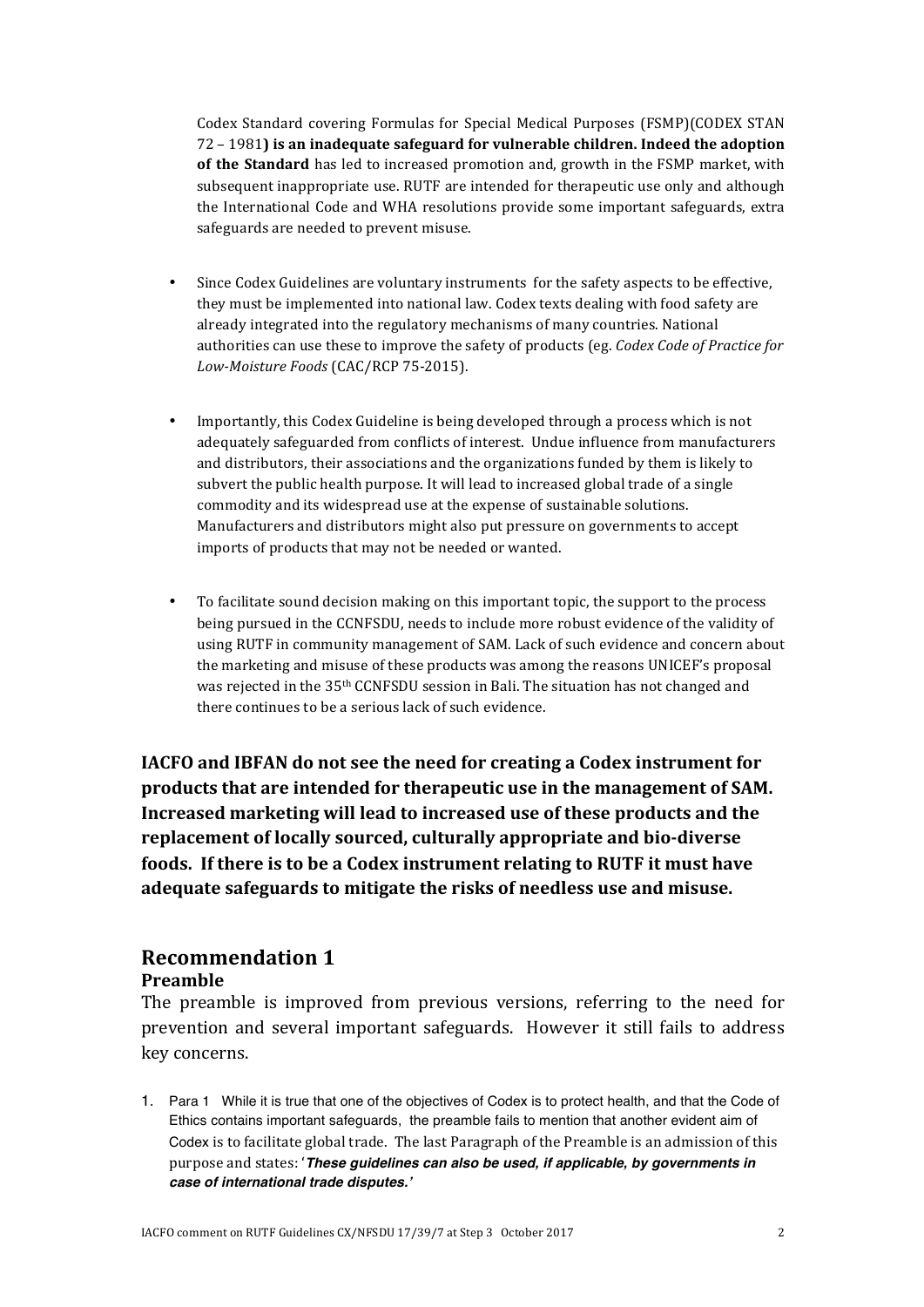- 2. The Preamble rightly mentions the importance of the International Code and Resolutions and the Codex Code of Ethics in International Trade in Food including Concessional and Food Aid. It fails to include a specific statement that the products must not be placed on the market and not promoted in any way. This is essential.
- 3. Para 2 claims that RUTF are a critical part of the treatment of SAM this ignores the use of energy dense local family foods and promotes a single product based solution.

Rationale: As mentioned above, products intended for infant and young child feeding and that are legally allowed to be on open sale, require stringent marketing restrictions in order to protect breastfeeding, complementary feeding and child health from commercial influence. Since 1981 the WHO has recommended that the marketing of all such products are covered by the International Code of Marketing of Breastmilk Substitutes and subsequent relevant WHA Resolutions, and not should not be promoted. The Code and Resolutions are also highlighted in the Codex Code of Ethics.

RUTF are a different matter in that they are intended for therapeutic use only. In view of the risks of misuse they should not be on open sale in retail outlets. For this reason the International Code and Resolutions, while important safeguards, do not provide sufficient safeguards. The Codex Standard covering Formulas for Special Medical Purposes (FSMP) (CODEX STAN  $72 - 1981$ ) is also inadequate. Although FSMPs are intended for use only in very specific conditions, the existing controls are far from adequate and inappropriate marketing of these products has continued regardless with widespread misuse use of these products.

Rather than make an unqualified claim that RUTF is a 'critical part of treatment' of SAM, the Preamble must acknowledge that current scientific evidence does not demonstrate that RUTF products are better than culturally appropriate energy dense family foods for the community management of SAM and the support of sustained breastfeeding. National Authorities must base any decisions to provide food products on sound independent evidence that meets WHO's definition of scientific substantiation. *'Relevant convincing / generally accepted scientific evidence or the comparable* 

Investing in prevention of SAM through sustainable measures and interventions is crucial. In addition to access to nutritious and appropriate foods, a full package of treatment and care is required for sustained rehabilitation of malnourished children and the prevention of recurrence. These include effective promotion **and support** of exclusive breastfeeding for the first six months of a child's life combined with continued breastfeeding to 24 months and beyond; nutrition education; the treatment of infections; support for maternal care; prevention of early child bearing; the strengthening of health systems; the improvement of water and sanitation systems; and improved access to health care. Thus, preventive programmes have an immense job to do in the context of poverty, and in the meantime children who already are suffering from SAM need to receive appropriate treatment.

### **The Statement in Para 2 of the Preamble should be altered as follows:**

*"Children with SAM need timely and appropriate treatment* **DELETE***: and RUTF is a critical part of the treatment.* RUTF are high energy, fortified, ready-to-eat foods for special medical purposes *suitable for that can – if considered appropriate and under strict conditions – be used for the* dietary management of children with SAM. **INSERT**: Energy dense home-prepared family foods are as effective as RUTF for the treatment of uncomplicated SAM.

*RUTF* are primarily intended for children with uncomplicated SAM from 6-59 months. Although *RUTF* are given to other age groups with various forms of malnutrition at the implementation level, the primary focus for these guidelines is children with SAM from 6-59 months. Since RUTF are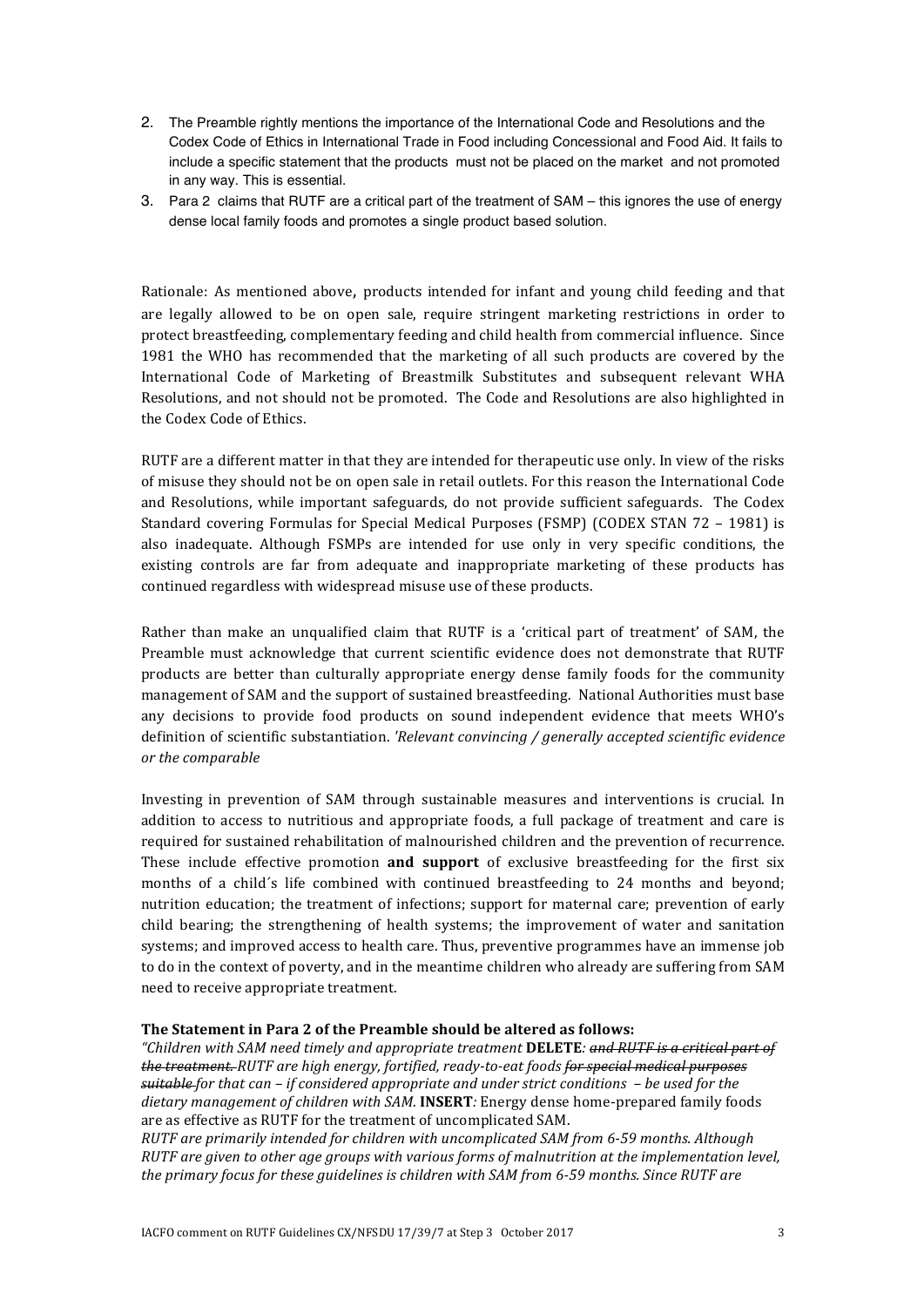*prescribed according to weight, National Authorities may decide to include the provision of RUTF in* their national protocols for use by other age groups."

**RATIONALE**: The statement as proposed in the Preamble is misleading. The attached briefing includes evidence that energy dense home-prepared family foods can be as effective as RUTF for the treatment of uncomplicated SAM. The use of RUTF is a market driven intervention, which can provide energy with added nutrients, however it is only one option, that is costly, not culturally appropriate, not community based, not bio-diverse, encourages dependency on imported products and is not sustainable.

#### The second part of Para 4 should be changed as follows:

"These guidelines have been prepared for the purpose of providing an agreed upon approach to the requirements which underpin the production of, and the labelling **DELETE** and **claims for**, **INSERT: OF** RUTF. 

The guidelines are intended to **DELETE<del>: facilitate the harmonization of requirements for</del> RUTF at the international level and may** provide assistance to governments wishing to establish national regulations in this area.

**DELETE:** The guidelines are also intended for use as an instrument designed to avoid or reduce difficulties which may be created by diverging legal, administrative and technical approaches to RUTF and by varying definitions and nutrient compositions of RUTF. These guidelines can also be used, if applicable, by governments in case of international trade disputes. Governments and other users should ensure adequate provisions are made for competent technical experts for the appropriate use of these guidelines.

**ADD:** Governments **DELETE:** and other users should have a duty to ensure that adequate provisions are made for competent technical experts for the appropriate use of these guidelines. National Governments must be free to ban the import of RUTF and safeguard their national nutrition policies.

ADD: These Guidelines are not intended to provide program recommendations for the **treatment and management of SAM and national authorities should develop programs** that are appropriate to their cultural, economic and social needs that are based on sound independent scientific evidence.

**RUTF** products should not be promoted in any manner nor sold in the open market.

**Recommendation 6 Fats and Oils** 

ADD: The addition of fats and oils must be in accordance with the recommended limit of less than 30% of total energy as set by the WHO Fact Sheet No. 394. http://www. WHO.int/mediacentre/factsheets/fs394/en/

#### **Recommendation 8 Vitamins and Minerals**

It should be noted that the scope proposes that the Guidelines can be applicable for children from 6 to 59 months, while the *Advisory Lists of Nutrient Compounds for use in Foods for Special Dietary* Uses Intended for Infants and Young Children (CAC/GL 10-1979) is intended for older infants and young children 0 to 36 months.

**Recommendation 9 Available carbohydrates**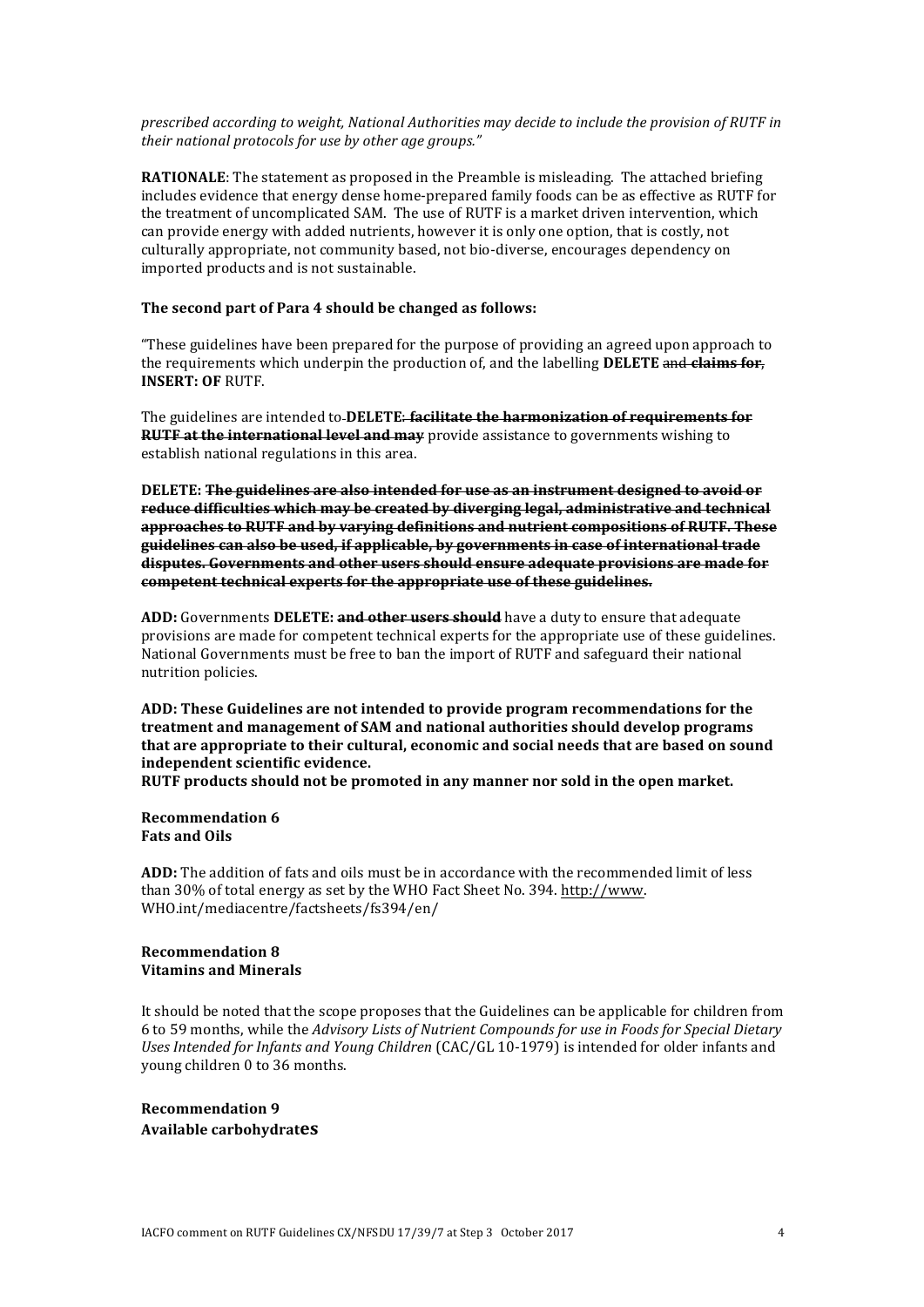The palatability of the RUTF can be increased by the addition of appropriate available carbohydrates. The addition of added sugars to not exceed the WHO recommendation of **5%** of total energy.

Remove the brackets and add: NOT be used.

[Sucrose, vegetable starch, glucose, glucose syrup] should be the preferred carbohydrates in RUTF. Fructose and high fructose corn syrup as ingredients should **NOT be used** in RUTF. because of potential adverse effects in SAM children. Only precooked and/or gelatinised starches gluten-free by nature may be added].

#### **Recommendation 10 Food Additives and Flavours**

IACFO and IBFAN are of the opinion that additives and flavours are an added health risk to children with SAM compromised with gut damage and in a food that is fortified with industrial nutrients. Moreover food additives and flavours are used for cosmetic purposes. Therefore IACFO and IBFAN do not agree that food additives and flavours should be used as ingredients for RUTF.

#### **Recommendation 11**

"RUTF may be manufactured with formulations different from the one laid down in these guidelines provided that these formulations comply with Section 3 of the *Standard for Labelling of and Claims for Foods for Special Medical Purposes* (CODEX STAN 180-1991)."<sup>1</sup>

**COMMENT:** If such variety of formulation is envisaged the question must be raised: why is a global Guideline necessary? Why make a claim about the benefits of harmonisation? If it **is agreed that a Guideline is necessary – it is essential that it does not subvert the "UN** *Strategy to build capacity within countries to produce RUTF"<sup>1</sup> or undermine national* **nutrition strategies.** 

**Section 3 of the FSMP Standard does not help. It is ambiguous and does not provide an adequate safeguard for the protection of vulnerable children. <sup>1</sup> For example it refers** loosely to unqualified 'scientific evidence' and its only marketing safeguard is a **prohibition of advertising to the general public. This leaves the door open for the many other more subtle forms of promotion, such as sponsorship, advertising to health** professionals, health and nutrition claims, fundraising appeals, press releases, donations **etc.** The EU Commission has recognized that its weak FSMP legislation has been exploited by the baby food industry and that claims and marketing of FSMPs for infants and young children have been misleading and have led to growth in the market and widespread **inappropriate use. EU legislation that will come into force in 2020 will ban health and nutritional claims for FSMPs.2**

Can products that are not produced according to these guidelines be labelled as RUTF?

 

<sup>1</sup> **Section 3 of the** *Standard for Labelling of and Claims for Foods for Special Medical Purposes* **(CODEX STAN 180-1991)**  3. GENERAL PRINCIPLES The formulation of foods for special medical purposes should be based on sound medical and nutritional principles. Their use should have been demonstrated, by scientific evidence, to be safe and beneficial in meeting the nutritional requirements of the persons for whom they are intended. The labels, accompanying leaflets and/or other labeling and advertising of all types of foods for special medical purposes should provide sufficient information on the nature and purpose of the food as well as detailed instructions and precautions for their use. The advertising of these products to the general public should be prohibited. The format of the information given should be appropriate for the person for whom it is intended. <sup>2</sup> COMMISSION DELEGATED REGULATION (EU) 2016/128 of 25 September 2015 supplementing Regulation (EU) No 609/2013 of the European Parliament and of the Council as regards the specific compositional and information requirements for food for special medical purposes